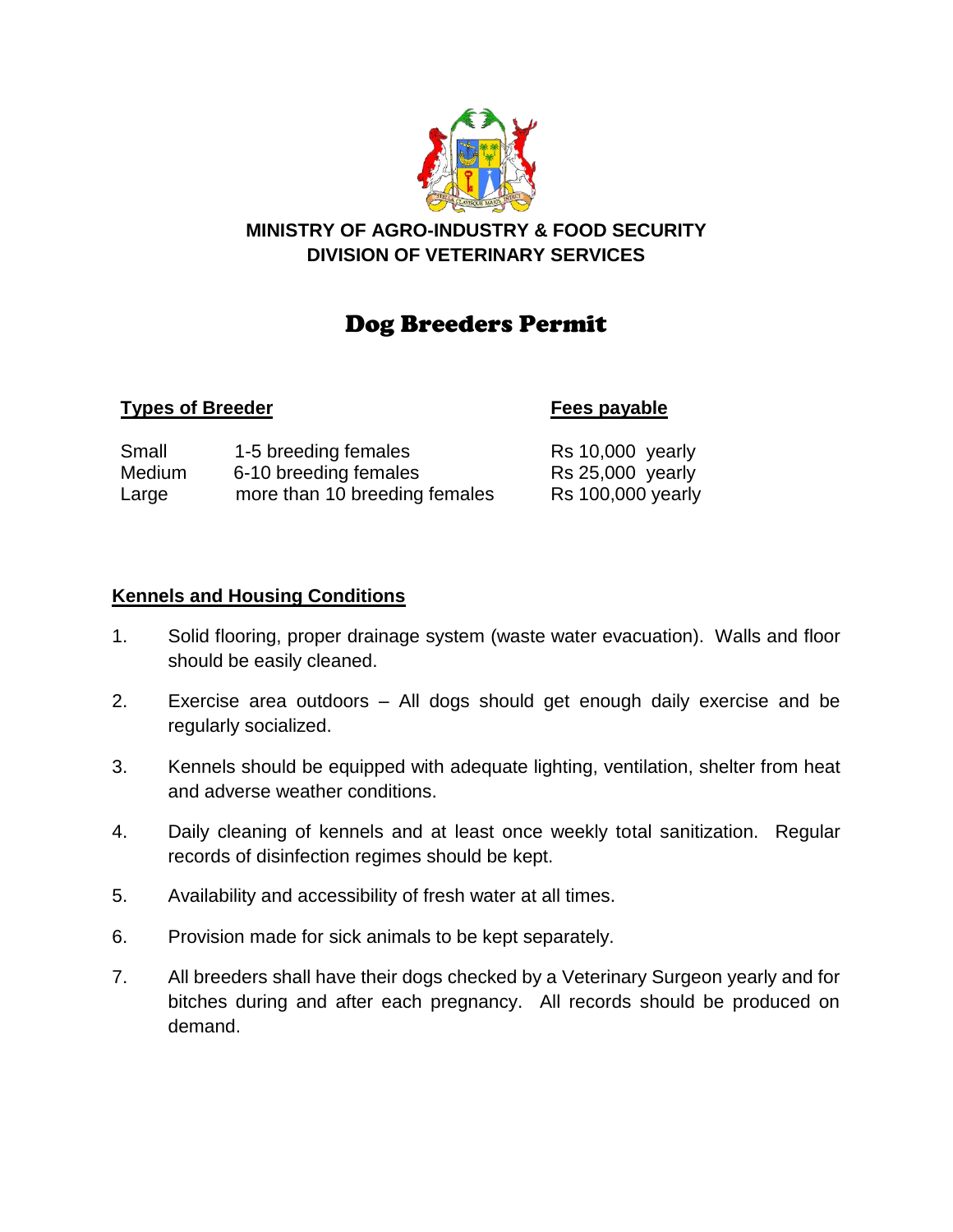### **Dimension of Kennels**

#### 1. **Small Dogs (up to 15 kgs)**

Two Square Meters (1m x 2m) total surface area for first two dogs. An additional 30% area for each additional dog.

#### 2. **Medium Dogs (16 - 40 kgs)**

Three Square Meters (1m x 3m) total surface area for first two dogs. An additional 30% area for each additional dog.

#### 3. **Large Dogs (above 40 kgs)**

Six Square Meters (2m x 3m) total surface area for the first two dogs. An additional 30% area for each additional dog.

#### **General Conditions**

- Breeder should have a clearance from the District / Municipal Council.
- Breeder should produce their Business Registration Number.
- All dogs should be microchipped (15 digits) and registered with the Mauritius Society for Animal Welfare (MSAW).
- All dogs should be vaccinated.
- Dogs' health cards should be properly kept and made available to Authorised Officer on request.
- Only adult bitches are allowed to be mated.
- Each bitch should not give birth to more than six litters of puppies.
- Breeders should ensure that bitches give birth to puppies only once in a year.
- The Division of Veterinary Services and the Mauritius Society for Animal Welfare should be informed, in writing, of birth of puppies within a period of 15 days as from the date of birth.
- Breeders should keep proper records of each litter.
- Inbreeding is not allowed.
- Puppies shall not be sold before the age of 8 weeks
- The Division of Veterinary Services and the Mauritius Society for Animal Welfare should be informed in writing on disposal/sales of puppies together with copies of deed of sales within 30 days as from the date of sales.